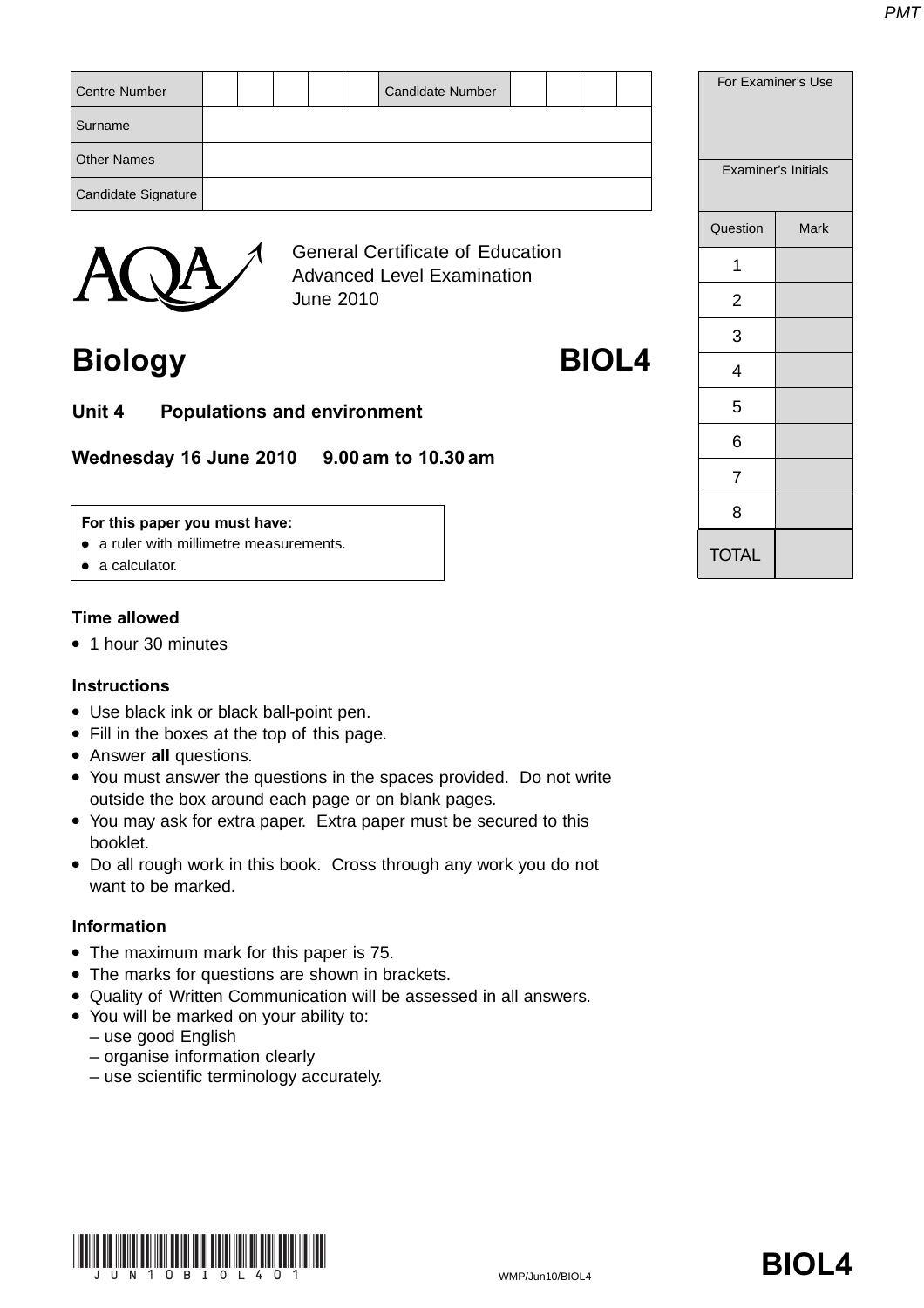*Do not write outside the box*

|           | Answer all questions in the spaces provided.                                                                                                                                     |
|-----------|----------------------------------------------------------------------------------------------------------------------------------------------------------------------------------|
| 1         | Nitrogenase catalyses the reduction of nitrogen during nitrogen fixation. The reaction<br>requires 16 molecules of ATP for each molecule of nitrogen that is reduced.            |
| 1 $(a)$   | Nitrogen gas is the usual substrate for this enzyme. Name the product.                                                                                                           |
|           | $(1$ mark)                                                                                                                                                                       |
| 1(b)      | Nitrogenase also catalyses reactions involving other substances. Explain what this<br>suggests about the shapes of the molecules of these other substances.                      |
|           |                                                                                                                                                                                  |
|           |                                                                                                                                                                                  |
|           |                                                                                                                                                                                  |
|           | $(2 \text{ marks})$                                                                                                                                                              |
| 1 (c) (i) | Azotobacter is a nitrogen-fixing bacterium. It produces the enzyme nitrogenase. The<br>enzyme only works in the absence of oxygen.                                               |
|           | Azotobacter has a very high rate of aerobic respiration compared with bacteria that do<br>not fix nitrogen. Suggest two advantages of the very high rate of aerobic respiration. |
|           |                                                                                                                                                                                  |
|           |                                                                                                                                                                                  |
|           |                                                                                                                                                                                  |
|           |                                                                                                                                                                                  |
|           | $(2 \text{ marks})$                                                                                                                                                              |
|           |                                                                                                                                                                                  |
|           |                                                                                                                                                                                  |
|           |                                                                                                                                                                                  |

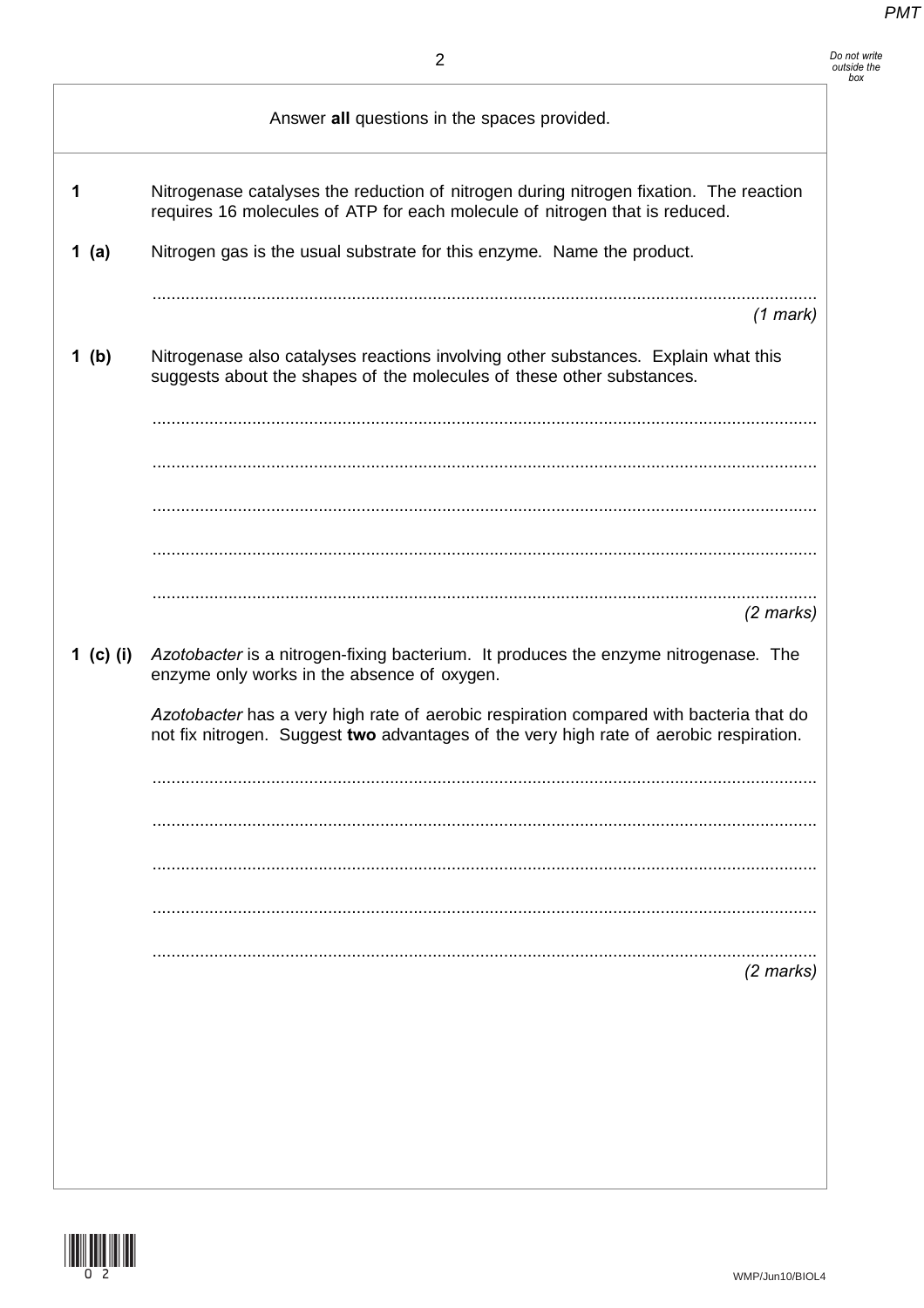## *Do not write outside the box*

**1 (c) (ii)** If scientists could transfer the gene that codes for nitrogenase to cereal plants, these cereal plants would be able to fix nitrogen. However, the scientists would expect these genetically engineered cereal plants to grow more slowly than cereal plants that get their nitrogen from fertiliser. Explain why they would grow more slowly.

| $(2 \text{ marks})$ |
|---------------------|

**Turn over for the next question**



Turn over  $\blacktriangleright$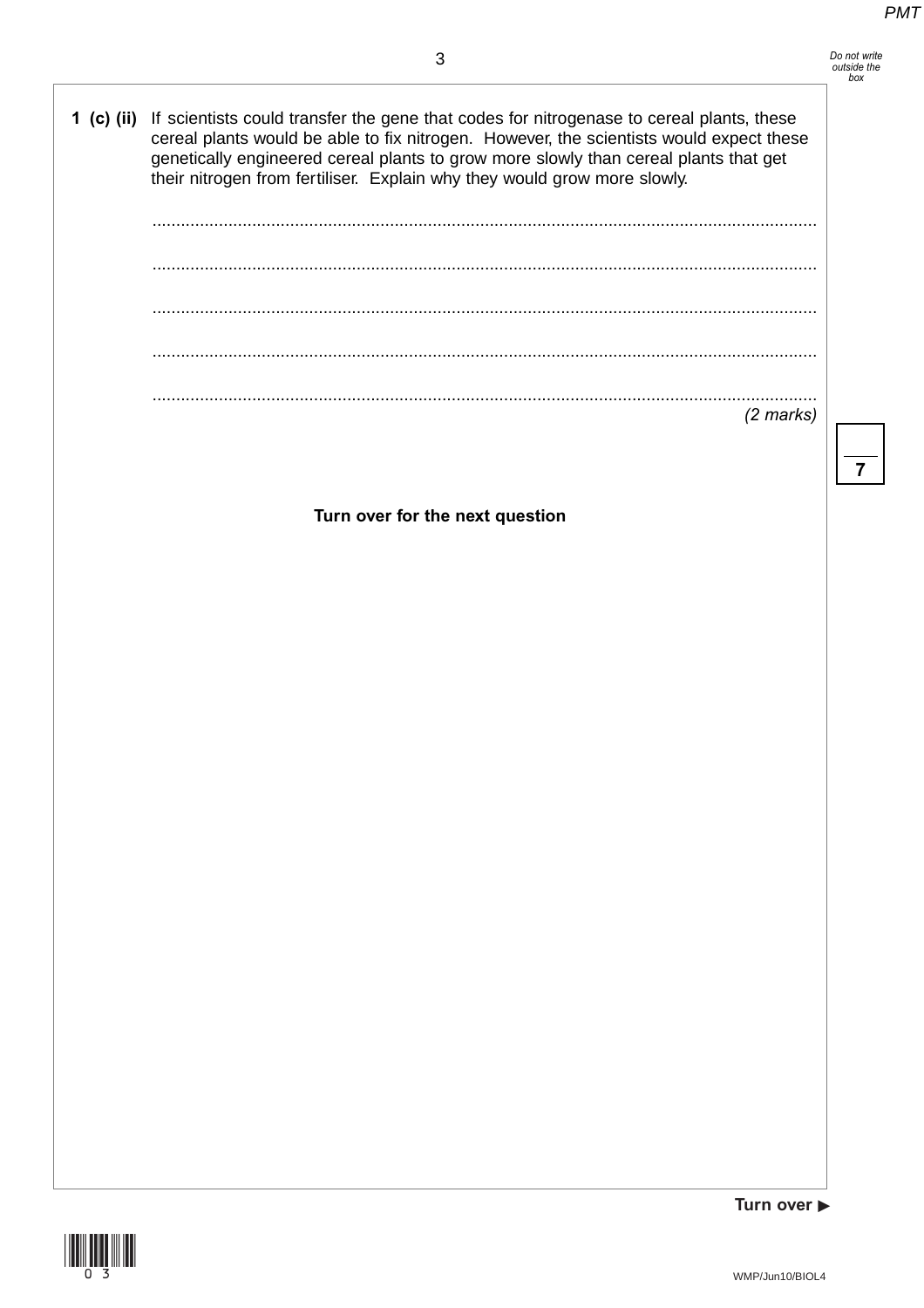

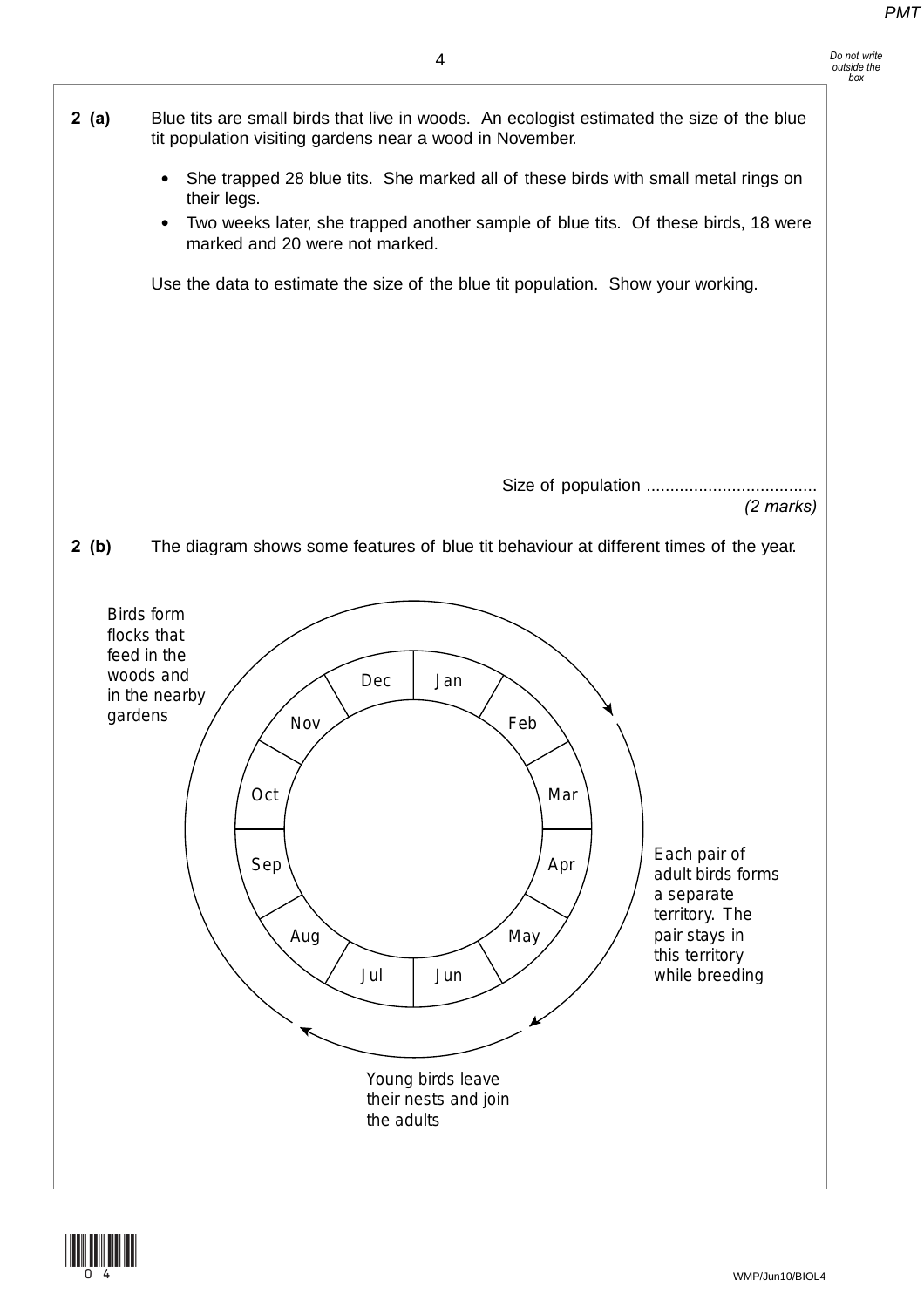| Do not write<br>outside the |  |
|-----------------------------|--|
| box                         |  |
|                             |  |

| $2$ (b) (i) | Using mark-release-recapture to estimate the size of a blue tit population in June<br>would not give reliable results. Explain why.                                                                                                                                                                       |
|-------------|-----------------------------------------------------------------------------------------------------------------------------------------------------------------------------------------------------------------------------------------------------------------------------------------------------------|
|             |                                                                                                                                                                                                                                                                                                           |
|             |                                                                                                                                                                                                                                                                                                           |
|             | $(2$ marks)                                                                                                                                                                                                                                                                                               |
|             | 2 (b) (ii) Using mark-release-recapture to estimate the size of a blue tit population in March<br>would not give reliable results. Explain why.                                                                                                                                                           |
|             |                                                                                                                                                                                                                                                                                                           |
|             |                                                                                                                                                                                                                                                                                                           |
|             |                                                                                                                                                                                                                                                                                                           |
|             |                                                                                                                                                                                                                                                                                                           |
|             | $(2$ marks)                                                                                                                                                                                                                                                                                               |
| 2(c)        | Whales spend most of their time deep in the sea but they come to the surface to<br>breathe. When they are at the surface, scientists obtain small samples of their skin.<br>The scientists find the base sequence in some of the DNA from these samples. The<br>base sequence is different in each whale. |
|             | You could use the information about the base sequence to estimate the size of the<br>whale population by using mark-release-recapture. Explain why.                                                                                                                                                       |
|             |                                                                                                                                                                                                                                                                                                           |
|             |                                                                                                                                                                                                                                                                                                           |
|             |                                                                                                                                                                                                                                                                                                           |
|             |                                                                                                                                                                                                                                                                                                           |
|             | $(2 \text{ marks})$                                                                                                                                                                                                                                                                                       |
|             |                                                                                                                                                                                                                                                                                                           |
|             |                                                                                                                                                                                                                                                                                                           |



Turn over ▶

 $\overline{\mathbf{8}}$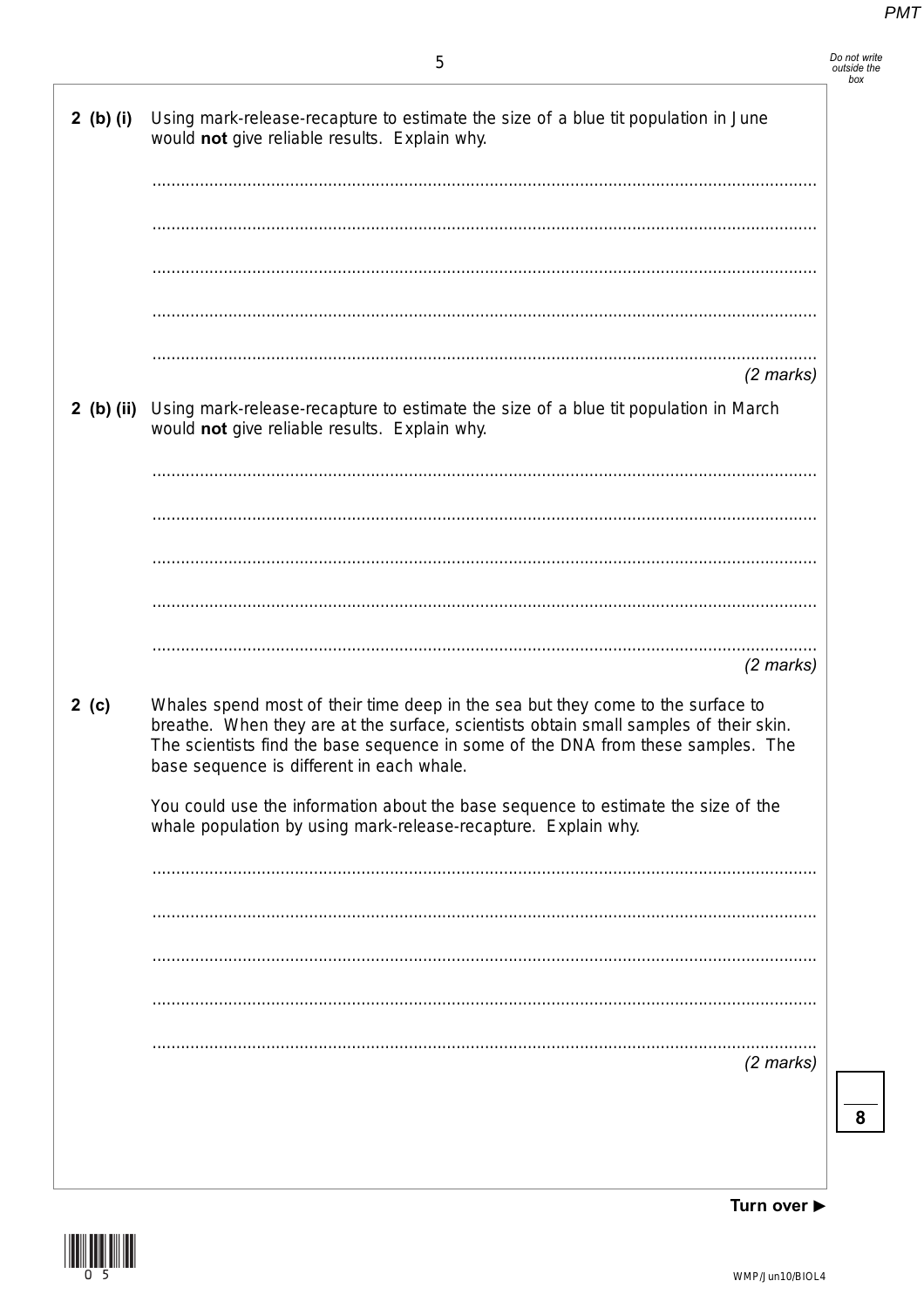Do not write<br>outside the<br>box

| 3(a)   |                      |       | What does the Hardy-Weinberg principle predict?                                   |                 |                     |
|--------|----------------------|-------|-----------------------------------------------------------------------------------|-----------------|---------------------|
|        |                      |       |                                                                                   |                 |                     |
|        |                      |       |                                                                                   |                 |                     |
|        |                      |       |                                                                                   |                 |                     |
|        |                      |       |                                                                                   |                 |                     |
|        |                      |       |                                                                                   |                 |                     |
|        |                      |       |                                                                                   |                 |                     |
|        |                      |       |                                                                                   |                 |                     |
|        |                      |       |                                                                                   |                 | $(3$ marks)         |
|        |                      |       |                                                                                   |                 |                     |
|        |                      |       |                                                                                   |                 |                     |
|        |                      |       |                                                                                   |                 |                     |
|        |                      |       | <b>Frequency of allele</b>                                                        |                 |                     |
|        | <b>City</b>          | White |                                                                                   | <b>Blotched</b> |                     |
| Athens |                      | 0.001 | Non-agouti<br>0.72                                                                | 0.25            | Long-haired<br>0.50 |
| Paris  |                      | 0.011 | 0.71                                                                              | 0.78            | 0.24                |
| London |                      | 0.004 | 0.76                                                                              | 0.81            | 0.33                |
|        |                      |       |                                                                                   |                 |                     |
| 3(b)   | Explain your answer. |       | White cats are deaf. Would the Hardy-Weinberg principle hold true for white cats? |                 |                     |
|        |                      |       |                                                                                   |                 |                     |
|        |                      |       |                                                                                   |                 |                     |
|        |                      |       |                                                                                   |                 |                     |
|        |                      |       |                                                                                   |                 |                     |
|        |                      |       |                                                                                   |                 | $(2 \text{ marks})$ |
|        |                      |       |                                                                                   |                 |                     |
|        |                      |       |                                                                                   |                 |                     |
|        |                      |       |                                                                                   |                 |                     |
|        |                      |       |                                                                                   |                 |                     |
|        |                      |       |                                                                                   |                 |                     |

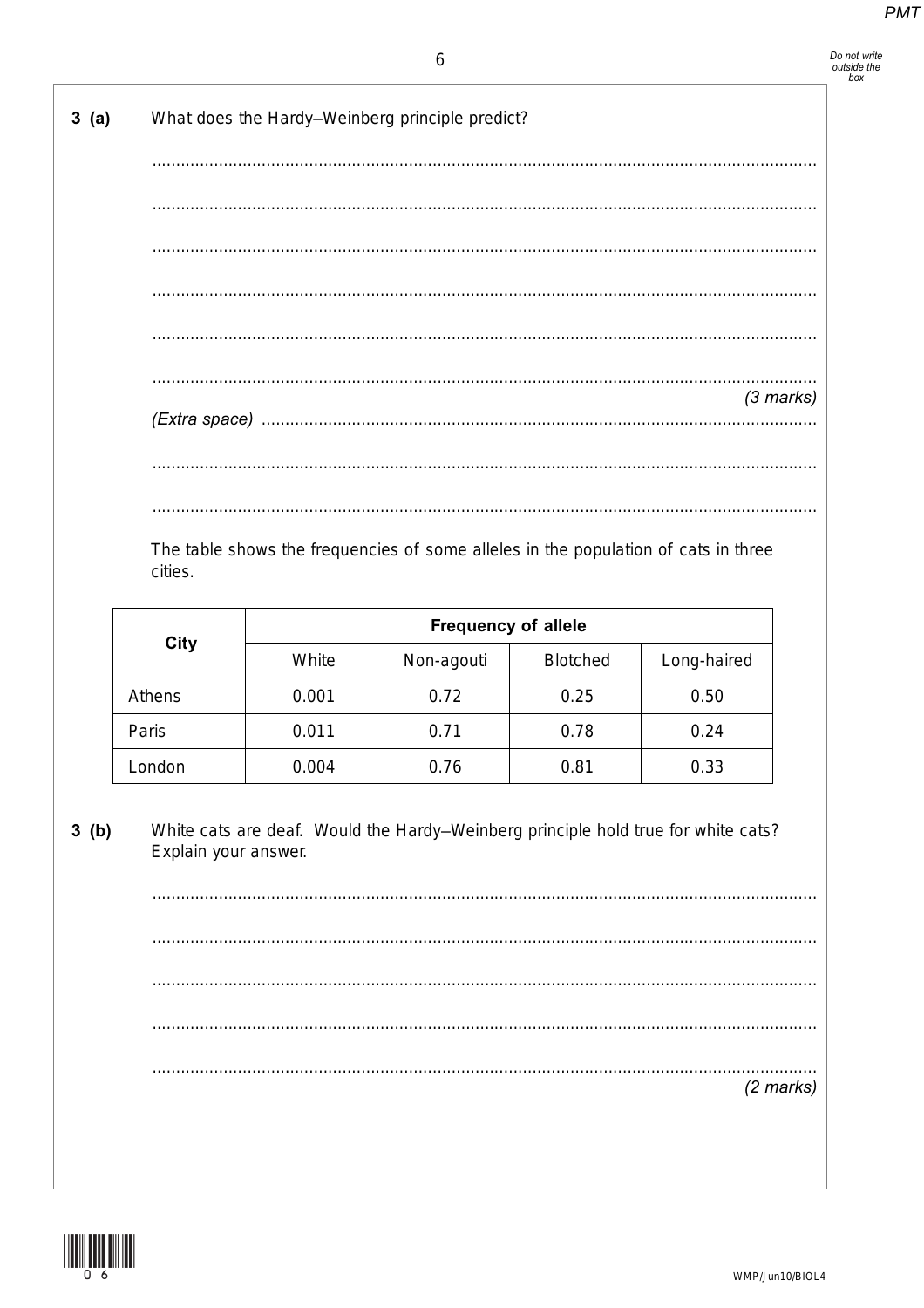|                  | 7                                                                                                                                                                             | Do not write<br>outside the |
|------------------|-------------------------------------------------------------------------------------------------------------------------------------------------------------------------------|-----------------------------|
| 3 <sub>(c)</sub> | What is the evidence from the table that non-agouti and blotched are alleles of<br>different genes?                                                                           |                             |
|                  |                                                                                                                                                                               |                             |
|                  | $(1$ mark)                                                                                                                                                                    |                             |
| 3(d)             | Hair length in cats is determined by a single gene with two alleles. The allele for long<br>hair (h) is recessive. The allele for short hair (H) is dominant.                 |                             |
|                  | Use the information in the table and the Hardy-Weinberg equation to estimate the<br>percentage of cats in London that are heterozygous for hair length. Show your<br>working. |                             |
|                  |                                                                                                                                                                               |                             |
|                  |                                                                                                                                                                               |                             |
|                  |                                                                                                                                                                               |                             |
|                  | $(2 \text{ marks})$                                                                                                                                                           |                             |
|                  |                                                                                                                                                                               |                             |
|                  | Turn over for the next question                                                                                                                                               |                             |
|                  |                                                                                                                                                                               |                             |
|                  |                                                                                                                                                                               |                             |
|                  |                                                                                                                                                                               |                             |
|                  |                                                                                                                                                                               |                             |
|                  |                                                                                                                                                                               |                             |
|                  |                                                                                                                                                                               |                             |
|                  |                                                                                                                                                                               |                             |
|                  |                                                                                                                                                                               |                             |
|                  |                                                                                                                                                                               |                             |
|                  | Turn over $\blacktriangleright$                                                                                                                                               |                             |

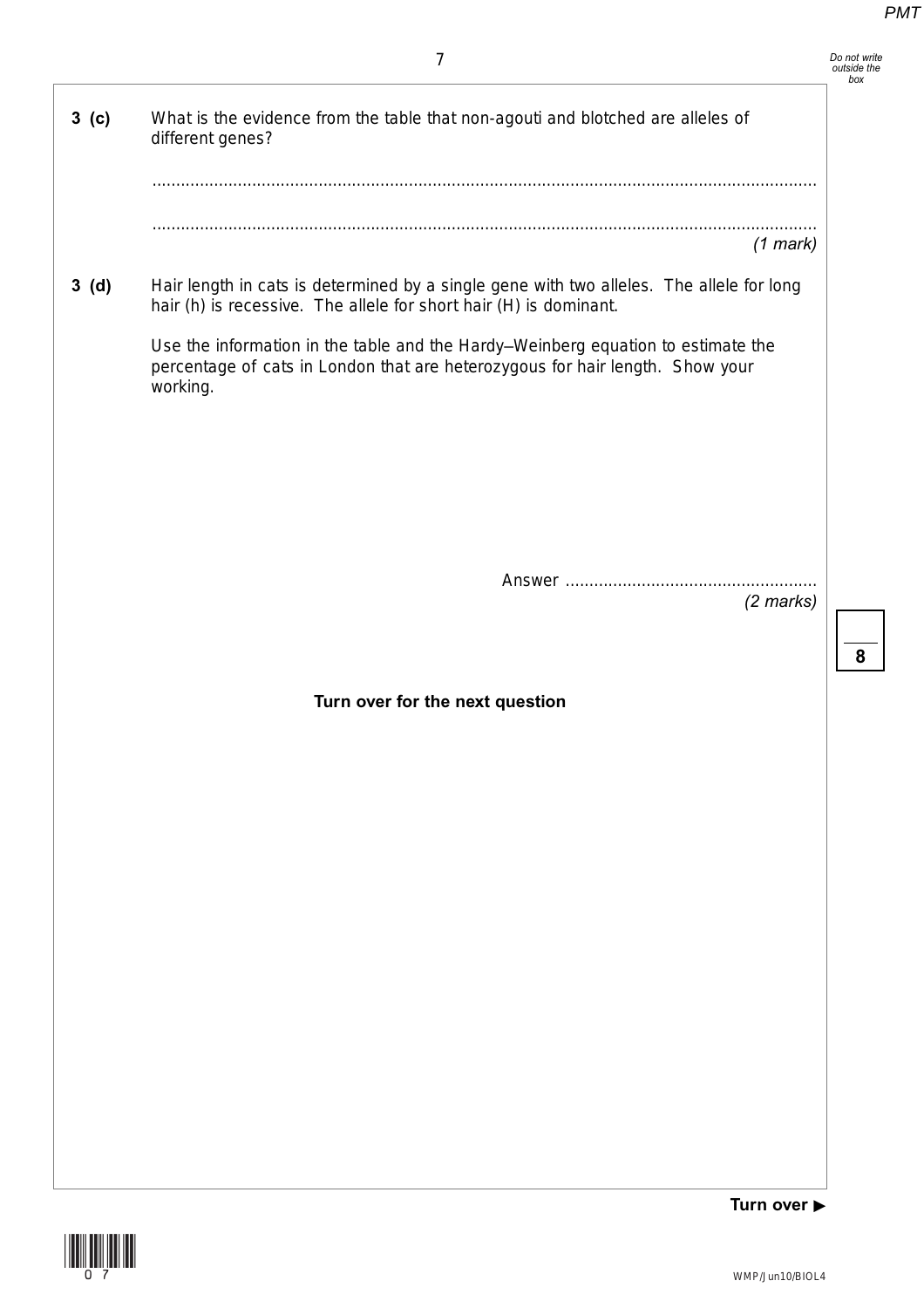**4** Scientists constructed a mathematical model. They used this model to estimate the transfer of energy through consumers in a natural grassland ecosystem. The table shows their results.

|                    |                                                                                                                                          |                         |                             | biomass of producers | Energy transferred as percentage of energy in |                 |
|--------------------|------------------------------------------------------------------------------------------------------------------------------------------|-------------------------|-----------------------------|----------------------|-----------------------------------------------|-----------------|
|                    |                                                                                                                                          | Ingested<br>food<br>(F) | Absorbed<br>from gut<br>(A) | Egested<br>(E)       | <b>Net</b><br>production<br>(P)               | Respired<br>(R) |
|                    | <b>Primary consumers</b>                                                                                                                 |                         |                             |                      |                                               |                 |
|                    | <b>Mammals</b>                                                                                                                           | 25.00                   | 12.50                       | 12.50                | 0.25                                          | 12.25           |
|                    | Insects                                                                                                                                  | 4.00                    | 1.60                        | 2.40                 | 0.64                                          | 0.96            |
|                    | <b>Secondary consumers</b>                                                                                                               |                         |                             |                      |                                               |                 |
|                    | <b>Mammals</b>                                                                                                                           | 0.16                    | 0.13                        | 0.03                 | 0.003                                         | 0.127           |
|                    | Insects                                                                                                                                  | 0.17                    | 0.135                       | 0.035                | 0.040                                         | 0.095           |
| 4 (b)<br>4 (b) (i) | $P =$<br>Describe and explain how intensive rearing of domestic livestock would affect<br>the figure for A in the first row of the table |                         |                             |                      |                                               | $(1$ mark)      |
|                    | 4 (b) (ii) the figure for R in the first row of the table.                                                                               |                         |                             |                      |                                               | $(1$ mark)      |
|                    |                                                                                                                                          |                         |                             |                      |                                               |                 |
| 4 (c) (i)          | Calculate the ratio of $R : A$ for mammalian primary consumers.                                                                          |                         |                             |                      |                                               | $(1$ mark)      |

............................................................................................................................................



*(1 mark)*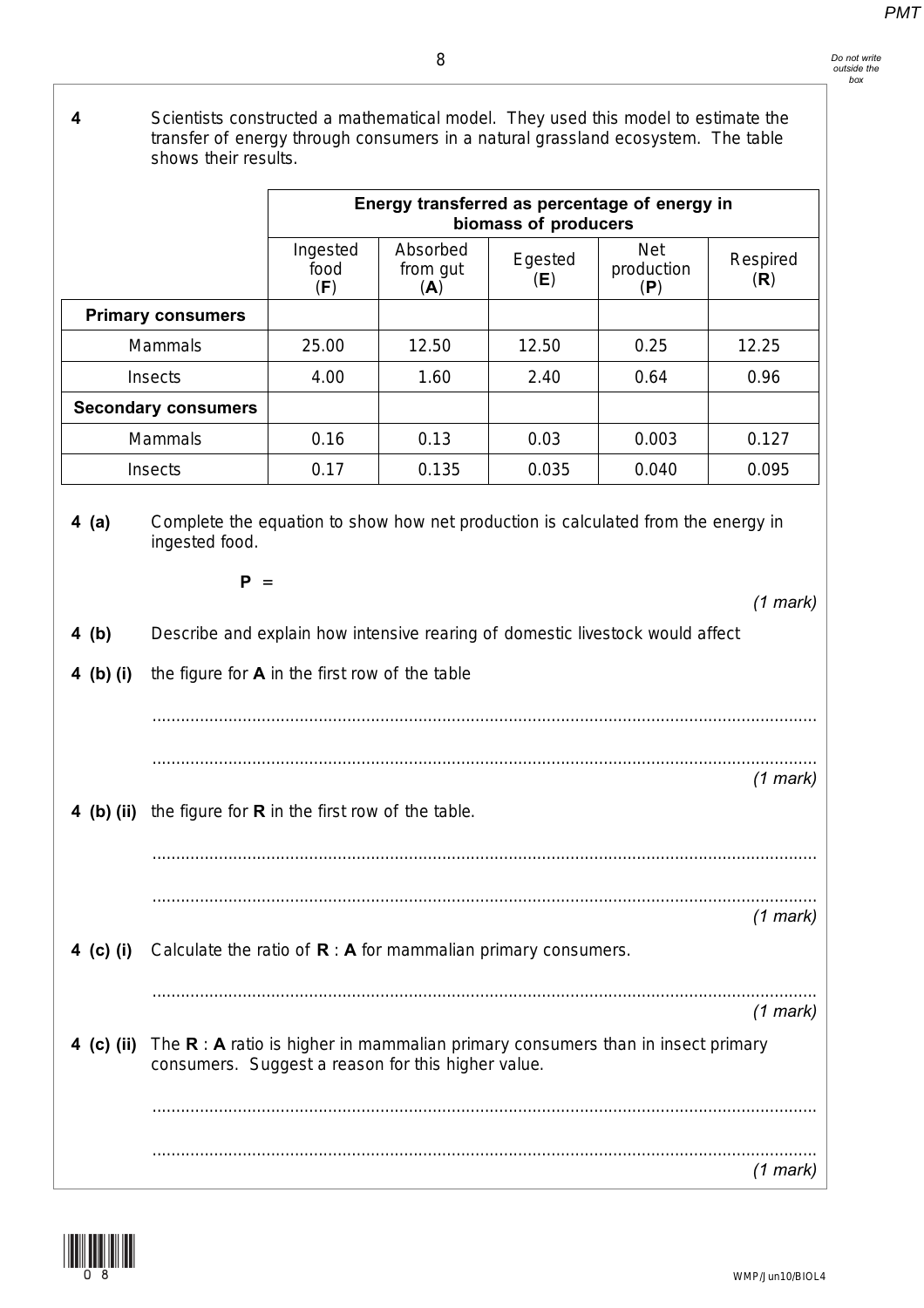



Turn over ▶

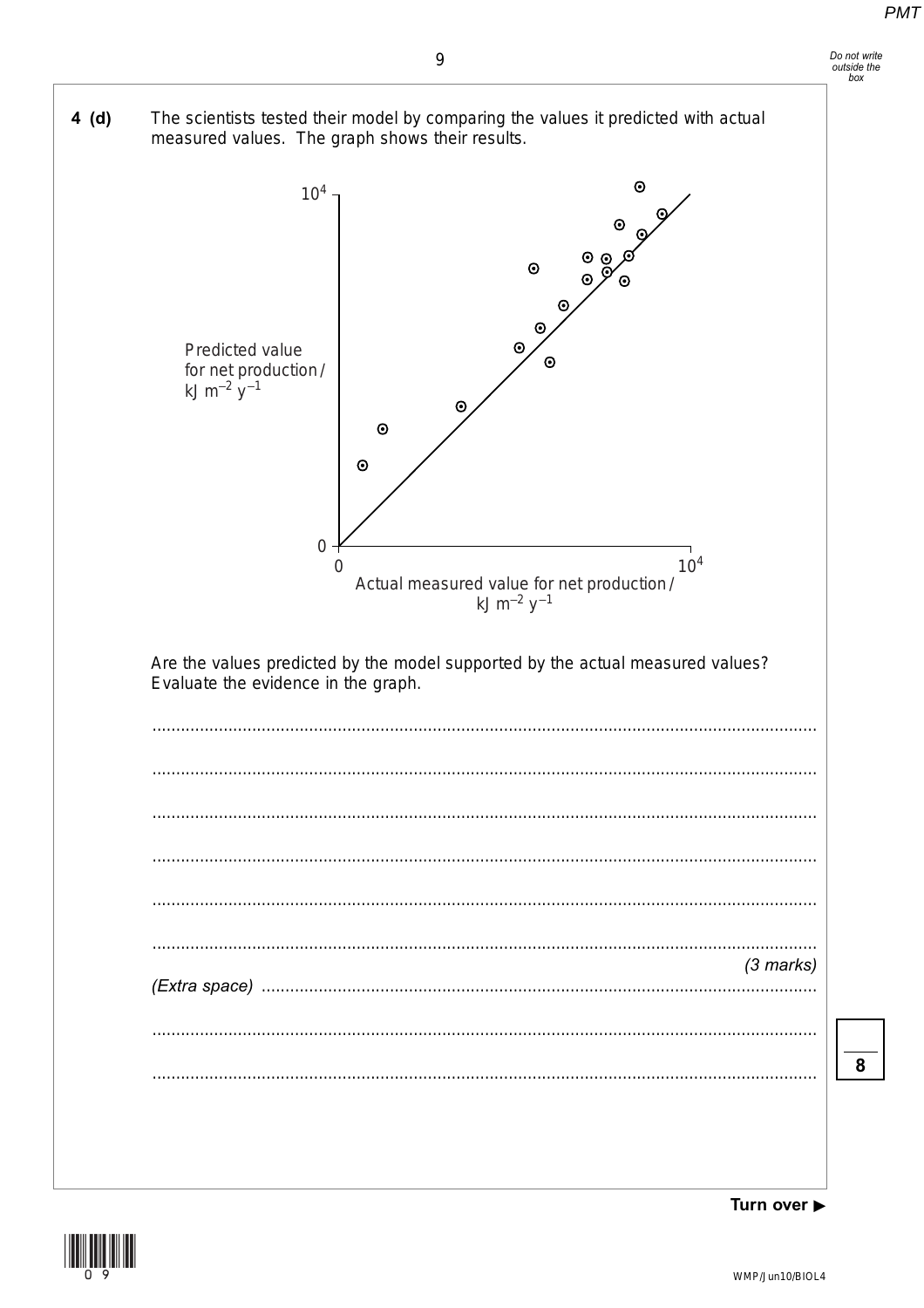*Do not write outside the box*



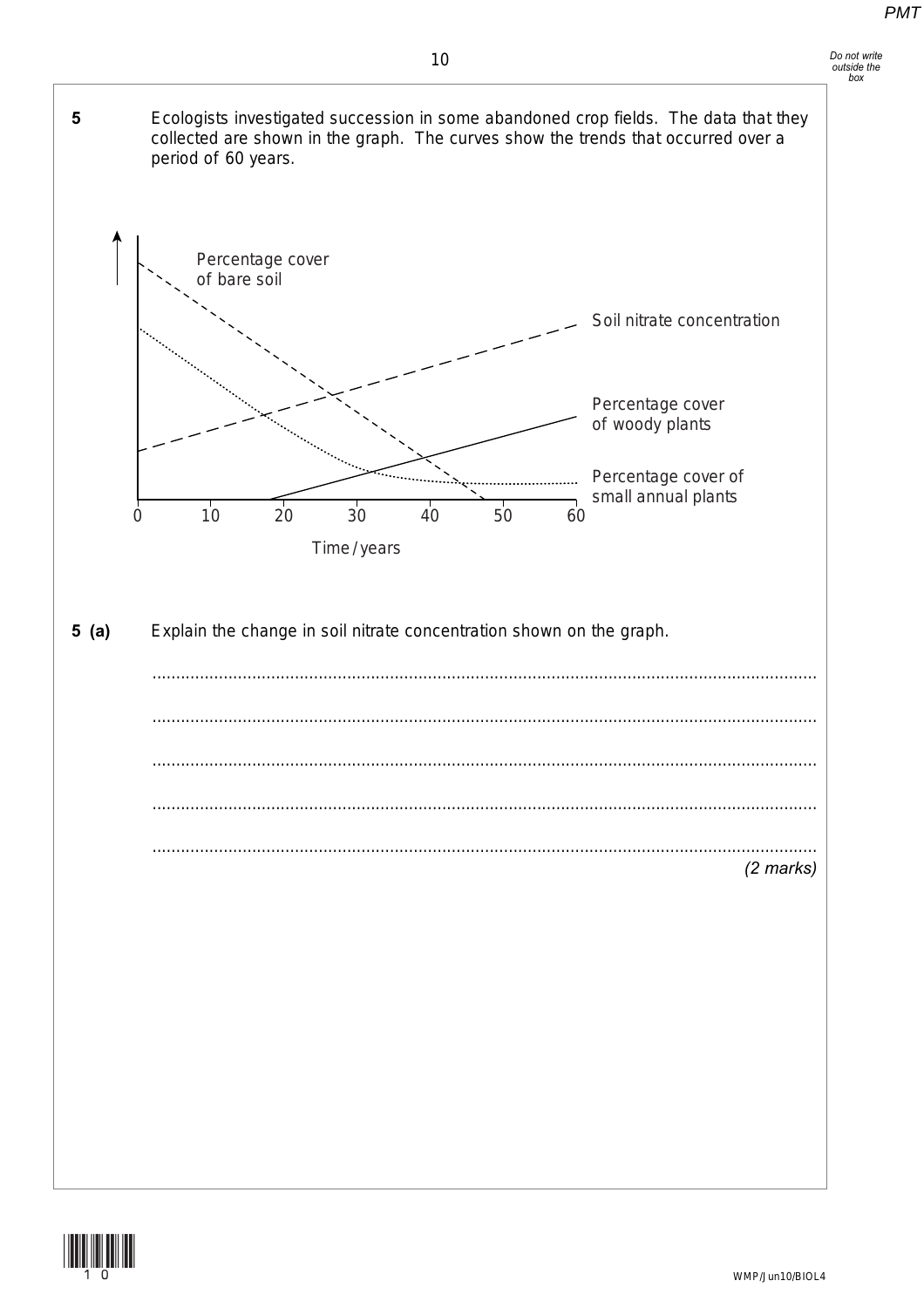| Do not write |  |
|--------------|--|
| outside the  |  |
| box          |  |

| 5(b)      | The pioneer plants had different characteristics from the plants that colonised the fields<br>after 50 years.                                  |
|-----------|------------------------------------------------------------------------------------------------------------------------------------------------|
| 5 (b) (i) | The pioneer plants had seeds that germinate better when the temperature fluctuates.<br>Explain the advantage of this to these pioneer plants.  |
|           |                                                                                                                                                |
|           |                                                                                                                                                |
|           |                                                                                                                                                |
|           |                                                                                                                                                |
|           | $(2 \text{ marks})$                                                                                                                            |
|           | 5 (b) (ii) Explain the advantage to a plant that colonises after 50 years of having a high rate of<br>photosynthesis at low light intensities. |
|           |                                                                                                                                                |
|           | $(1$ mark)                                                                                                                                     |
| 5( c )    | Conservation of grassland habitats involves management of succession. Use the data<br>in the graph to explain why.                             |
|           |                                                                                                                                                |
|           |                                                                                                                                                |
|           |                                                                                                                                                |
|           |                                                                                                                                                |
|           |                                                                                                                                                |
|           | $(2 \text{ marks})$                                                                                                                            |
|           |                                                                                                                                                |
|           |                                                                                                                                                |
|           |                                                                                                                                                |
|           |                                                                                                                                                |
|           |                                                                                                                                                |

Turn over ▶

 $\overline{7}$ 

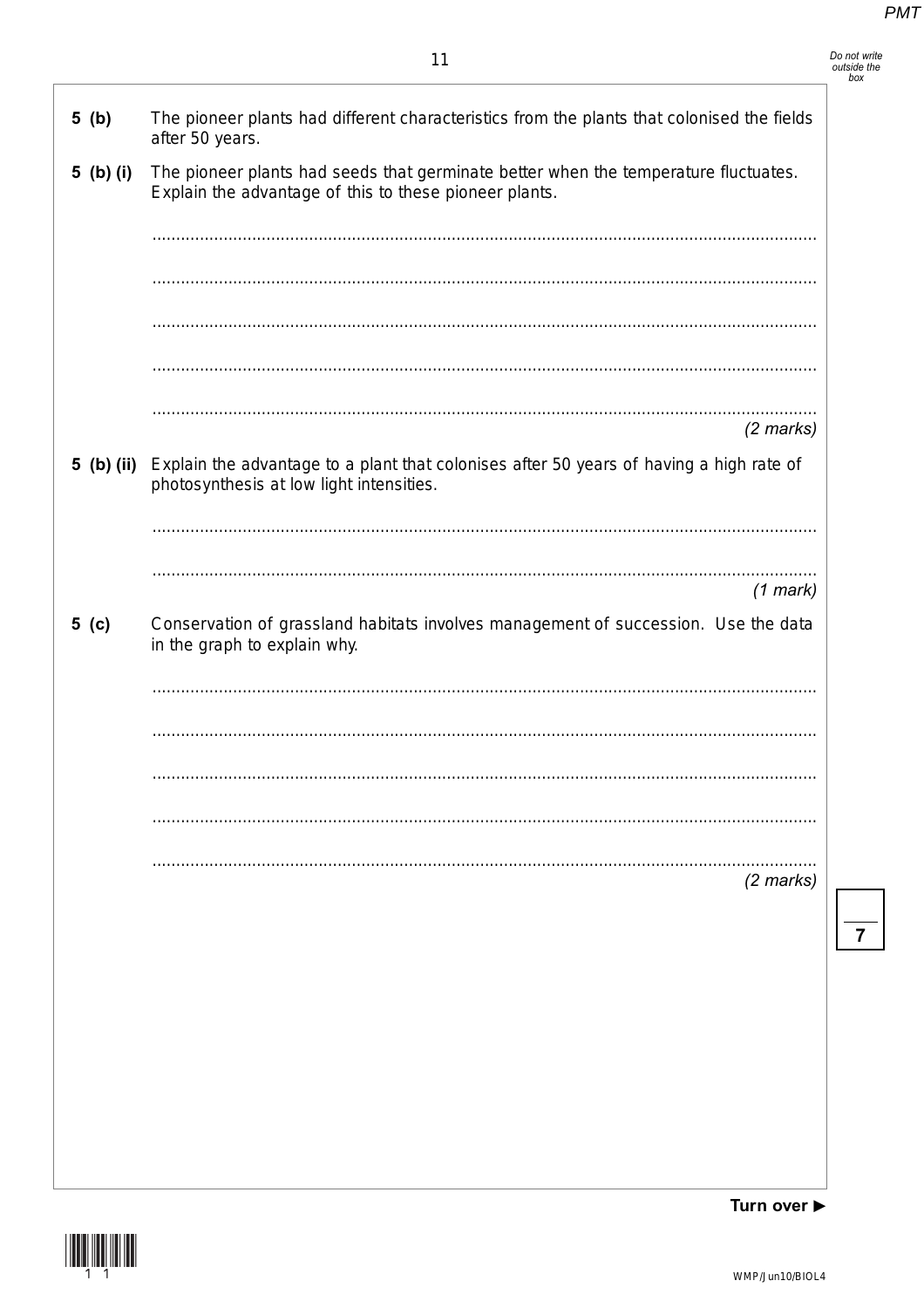# Do not write<br>outside the<br>box

| 6(a) | Describe the part played by the inner membrane of a mitochondrion in producing ATP. |
|------|-------------------------------------------------------------------------------------|
|      |                                                                                     |
|      |                                                                                     |
|      |                                                                                     |
|      |                                                                                     |
|      |                                                                                     |
|      |                                                                                     |
|      | $(3$ marks)                                                                         |
|      |                                                                                     |
|      |                                                                                     |
|      |                                                                                     |

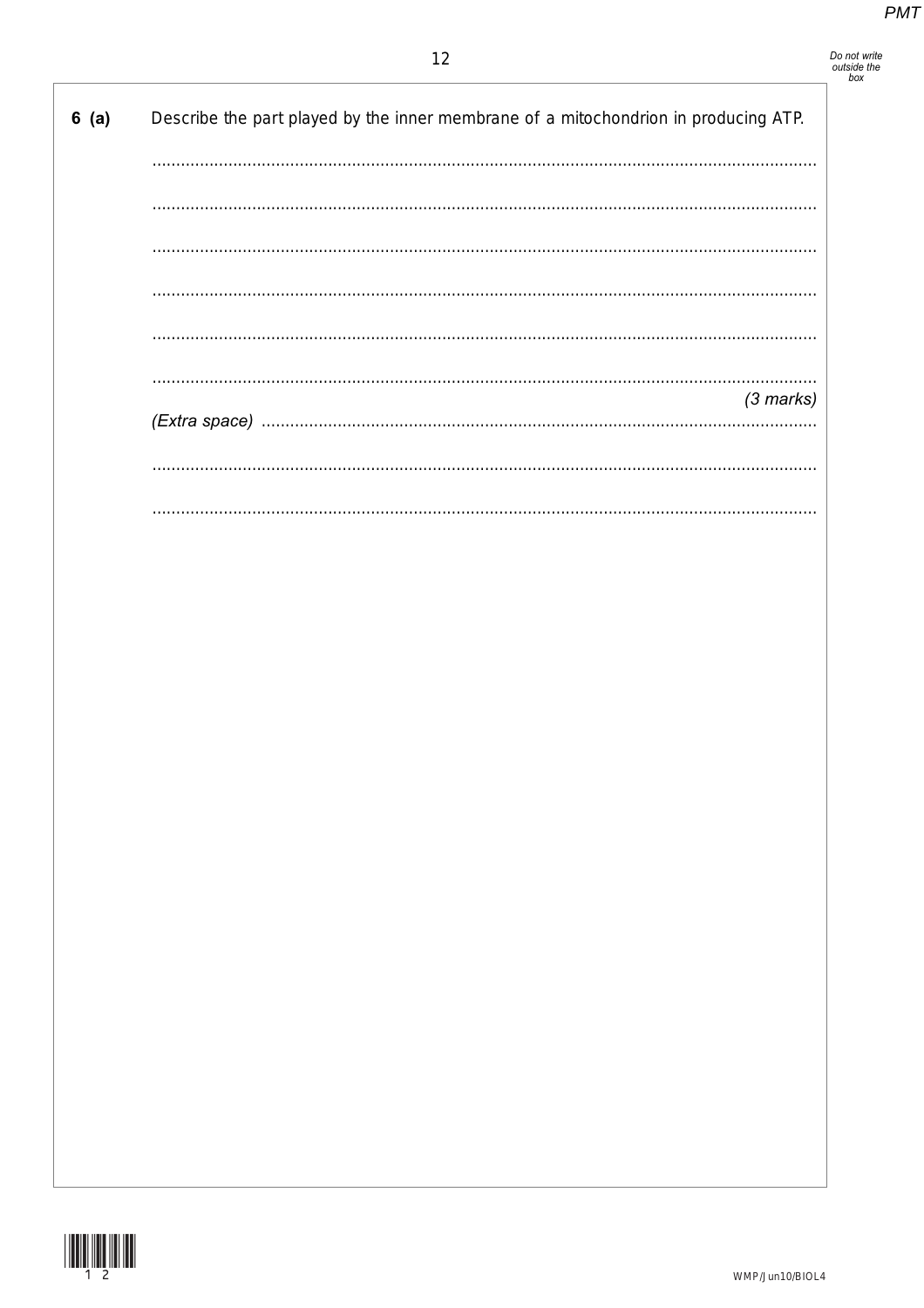| Do not write |
|--------------|
| outside the  |
| hox          |

| 6(b)      | A scientist investigated ATP production in a preparation of isolated mitochondria. He<br>suspended the mitochondria in an isotonic solution and added a suitable respiratory<br>substrate together with ADP and phosphate. He bubbled oxygen through the<br>preparation. |             |  |
|-----------|--------------------------------------------------------------------------------------------------------------------------------------------------------------------------------------------------------------------------------------------------------------------------|-------------|--|
| 6 (b) (i) | Why was the solution in which the mitochondria were suspended isotonic?                                                                                                                                                                                                  |             |  |
|           |                                                                                                                                                                                                                                                                          |             |  |
|           |                                                                                                                                                                                                                                                                          |             |  |
|           |                                                                                                                                                                                                                                                                          | $(1$ mark)  |  |
|           | 6 (b) (ii) Explain why the scientist did not use glucose as the respiratory substrate.                                                                                                                                                                                   |             |  |
|           |                                                                                                                                                                                                                                                                          |             |  |
|           |                                                                                                                                                                                                                                                                          |             |  |
|           |                                                                                                                                                                                                                                                                          |             |  |
|           |                                                                                                                                                                                                                                                                          |             |  |
|           |                                                                                                                                                                                                                                                                          |             |  |
|           |                                                                                                                                                                                                                                                                          | $(2$ marks) |  |
|           | 6 (b) (iii) Explain why the oxygen concentration would change during this investigation.                                                                                                                                                                                 |             |  |
|           |                                                                                                                                                                                                                                                                          |             |  |
|           |                                                                                                                                                                                                                                                                          | $(1$ mark)  |  |
|           |                                                                                                                                                                                                                                                                          |             |  |
|           |                                                                                                                                                                                                                                                                          |             |  |
|           | Turn over for the next question                                                                                                                                                                                                                                          |             |  |
|           |                                                                                                                                                                                                                                                                          |             |  |
|           |                                                                                                                                                                                                                                                                          |             |  |
|           |                                                                                                                                                                                                                                                                          |             |  |
|           |                                                                                                                                                                                                                                                                          |             |  |
|           |                                                                                                                                                                                                                                                                          |             |  |
|           |                                                                                                                                                                                                                                                                          |             |  |
|           |                                                                                                                                                                                                                                                                          |             |  |
|           |                                                                                                                                                                                                                                                                          |             |  |



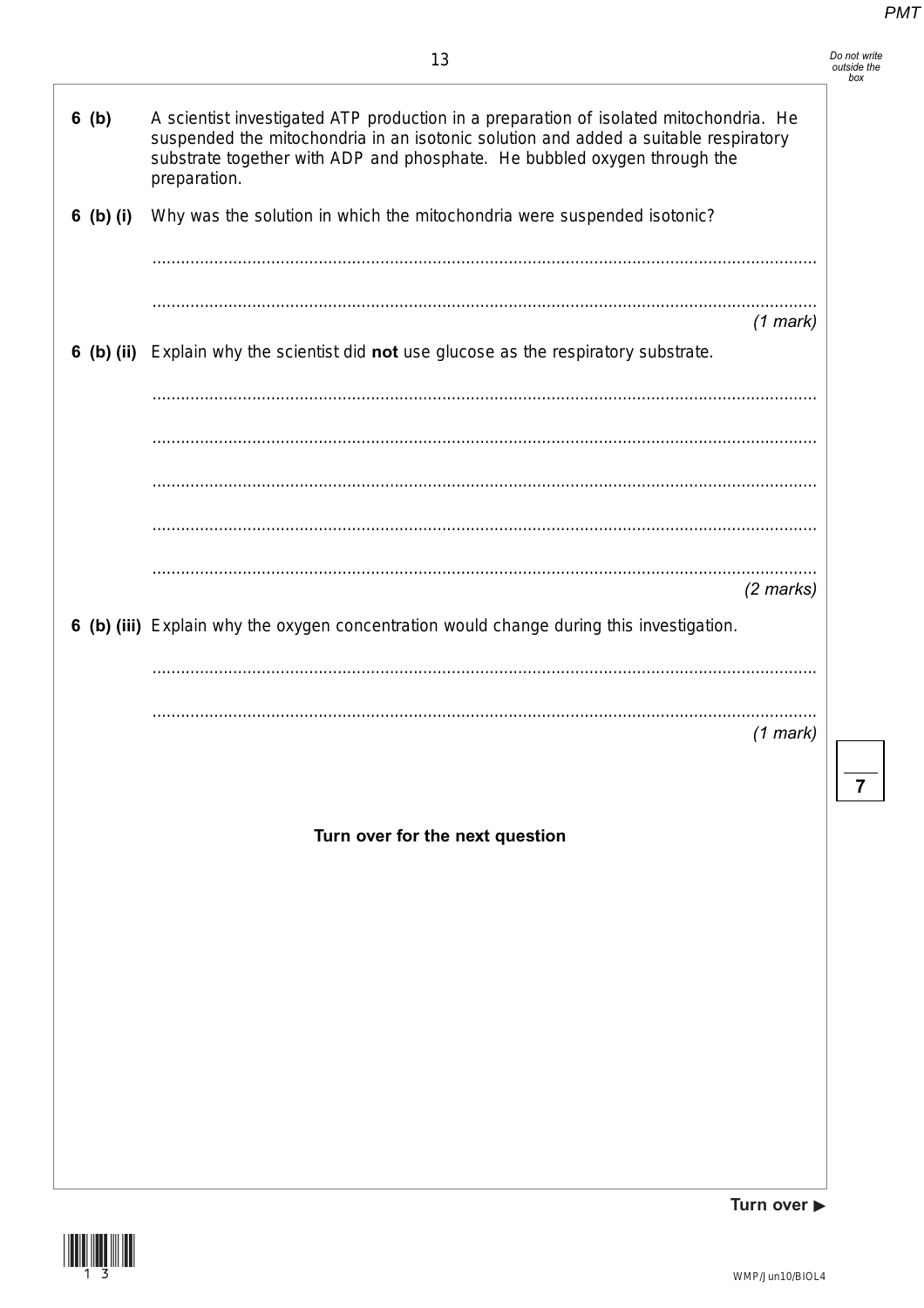| Do not write |
|--------------|
| outside the  |
| box          |

| 7                                                                      | A Sri Lankan scientist investigated the effect of human disturbance on the organisms<br>living on a rocky seashore. He chose three areas for the study. These areas had<br>different amounts of human disturbance. |                 |                   |                     |  |
|------------------------------------------------------------------------|--------------------------------------------------------------------------------------------------------------------------------------------------------------------------------------------------------------------|-----------------|-------------------|---------------------|--|
|                                                                        | The scientist measured human disturbance by walking from one end of the beach to<br>the other. He recorded the number of people he encountered.<br>Figure 1 shows his results.                                     |                 |                   |                     |  |
|                                                                        |                                                                                                                                                                                                                    | Figure 1        |                   |                     |  |
|                                                                        |                                                                                                                                                                                                                    | Site R          | Site G            | Site U              |  |
| Mean number of people encountered<br>per hour $(±$ standard deviation) |                                                                                                                                                                                                                    | $2.2 (\pm 2.1)$ | 17.6 ( $\pm$ 9.6) | 34.6 $(\pm 11.6)$   |  |
| 7 (a) (i)                                                              | What conclusions can you draw about the number of people visiting Site R compared<br>with the number of people visiting the other two sites? Give evidence from Figure 1 to<br>support your answer.                |                 |                   |                     |  |
|                                                                        |                                                                                                                                                                                                                    |                 |                   |                     |  |
|                                                                        |                                                                                                                                                                                                                    |                 |                   |                     |  |
|                                                                        |                                                                                                                                                                                                                    |                 |                   |                     |  |
|                                                                        |                                                                                                                                                                                                                    |                 |                   |                     |  |
|                                                                        |                                                                                                                                                                                                                    |                 |                   | $(2$ marks)         |  |
| 7 (a) (ii)                                                             | The scientist reported that the difference between the number of people visiting Site R<br>and the number visiting the other two sites differed significantly ( $p < 0.05$ ).                                      |                 |                   |                     |  |
|                                                                        | Use the words probability and chance to explain the meaning of differed significantly<br>$(p < 0.05)$ .                                                                                                            |                 |                   |                     |  |
|                                                                        |                                                                                                                                                                                                                    |                 |                   |                     |  |
|                                                                        |                                                                                                                                                                                                                    |                 |                   |                     |  |
|                                                                        |                                                                                                                                                                                                                    |                 |                   |                     |  |
|                                                                        |                                                                                                                                                                                                                    |                 |                   |                     |  |
|                                                                        |                                                                                                                                                                                                                    |                 |                   | $(2 \text{ marks})$ |  |
|                                                                        |                                                                                                                                                                                                                    |                 |                   |                     |  |
|                                                                        |                                                                                                                                                                                                                    |                 |                   |                     |  |

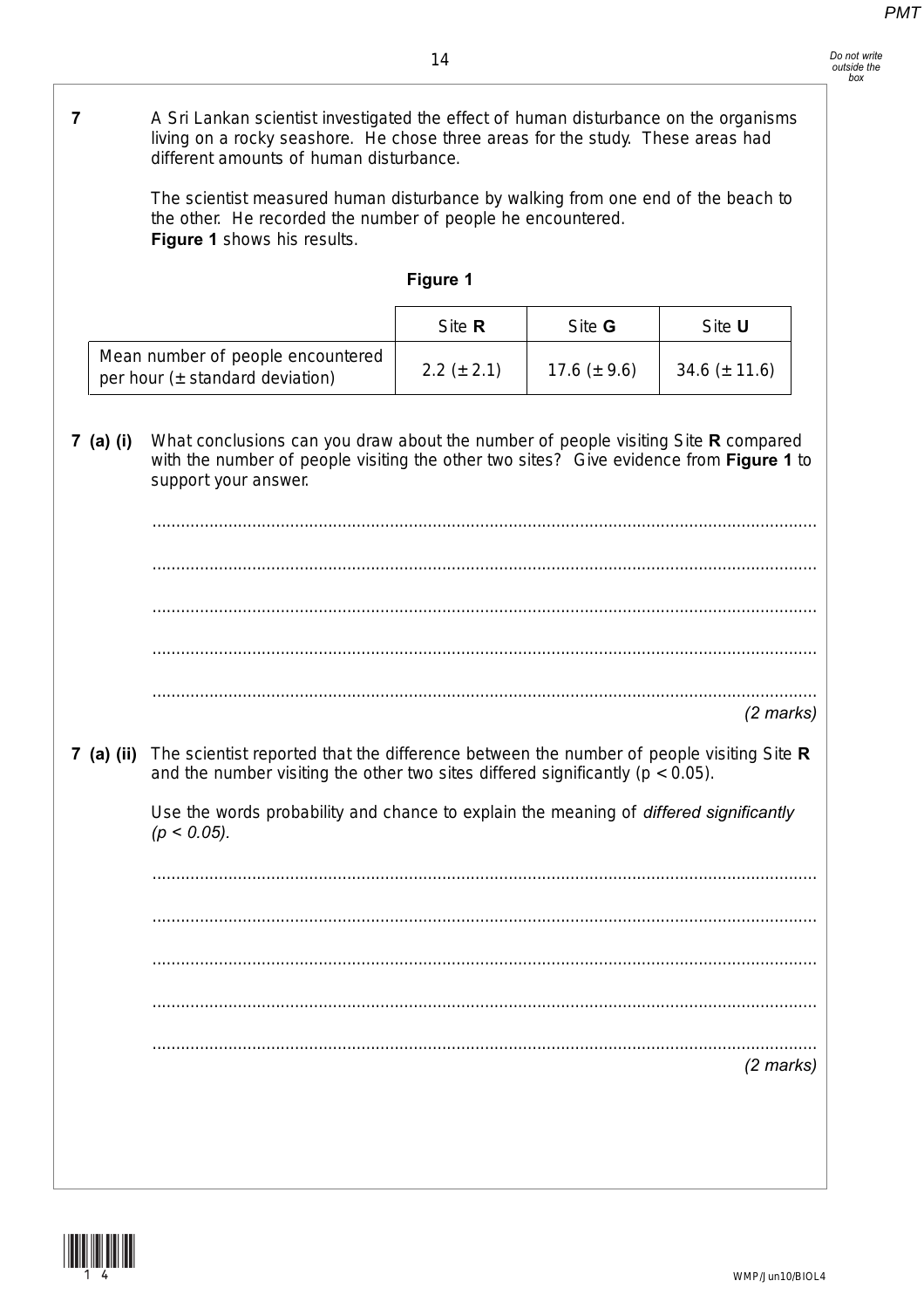*Do not write outside the box*





Turn over **►**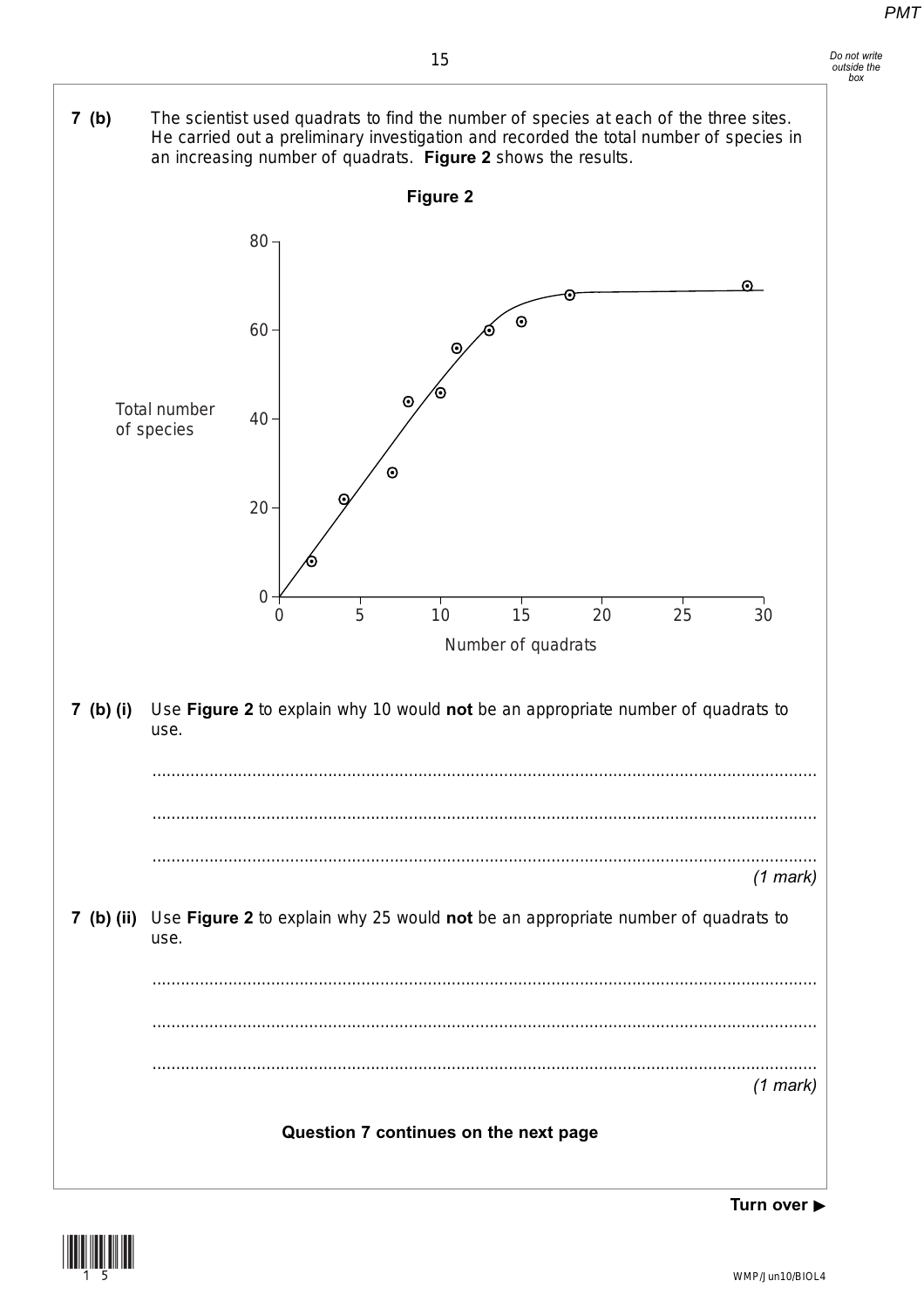*Do not write outside the box*

### 16

The scientist measured the dry biomass of seaweeds at each of sites **R**, **G** and **U**. He collected all the organisms of a particular species in a quadrat and incubated them

**7 (c)** The scientist incubated the seaweeds at 80°C. Suggest why incubating them at a higher temperature would **not** produce valid results.

in an oven at a temperature of 80°C.

............................................................................................................................................ ............................................................................................................................................ ............................................................................................................................................ *(1 mark)*

As well as measuring the dry biomass of the seaweeds, the scientist measured the dry mass of the animals present. He also measured the abundance of each species. **Figure 3** shows the data he collected.

|                                                               | Site R | Site <b>G</b> | Site U |
|---------------------------------------------------------------|--------|---------------|--------|
| Mean number of people per hour                                | 2.2    | 17.6          | 34.6   |
| Mean number of species of seaweed<br>per quadrat              | 4.2    | 2.1           | 1.3    |
| Ratio of dry biomass of animals to dry<br>biomass of seaweeds | 0.15   | 0.06          | 0.03   |
| Ratio of dry biomass of animals to<br>abundance of animals    | 0.20   | 0.10          | 0.09   |
| Ratio of dry biomass of seaweeds to<br>abundance of seaweeds  | 0.79   | 1.57          | 3.24   |

### **Figure 3**

**7 (d)** The ratio of the dry biomass of animals to the dry biomass of seaweeds is always a lot less than one. Explain why.

............................................................................................................................................ ............................................................................................................................................ ............................................................................................................................................ ............................................................................................................................................ ............................................................................................................................................ *(2 marks)*

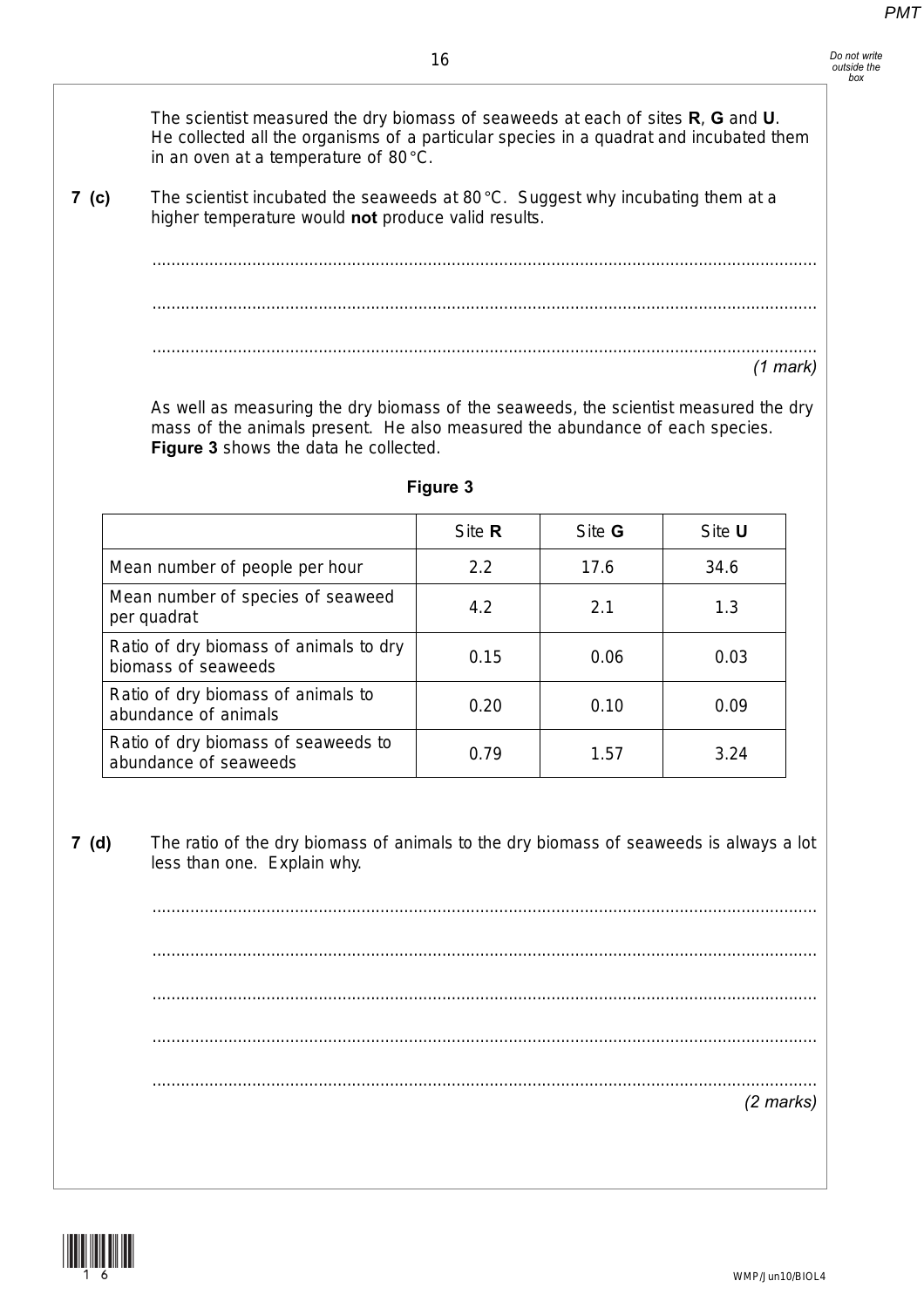| Do not write |
|--------------|
| outside the  |
| hov          |

| 7 (e) (i) | Conservation officers were working on the beaches used in this investigation. They<br>noticed that there were fewer larger seaweeds on beaches used by a large number of<br>people than on beaches visited by only a few people. Explain how the data in Figure 3<br>support this. |
|-----------|------------------------------------------------------------------------------------------------------------------------------------------------------------------------------------------------------------------------------------------------------------------------------------|
|           | $(2 \text{ marks})$                                                                                                                                                                                                                                                                |
|           | 7 (e) (ii) What conclusions can you draw from the data in Figure 3 about the effect of human<br>disturbance on the animals living on the seashore? Explain your answer.                                                                                                            |
|           |                                                                                                                                                                                                                                                                                    |
|           |                                                                                                                                                                                                                                                                                    |
|           |                                                                                                                                                                                                                                                                                    |
|           |                                                                                                                                                                                                                                                                                    |
|           |                                                                                                                                                                                                                                                                                    |
|           |                                                                                                                                                                                                                                                                                    |
|           |                                                                                                                                                                                                                                                                                    |
|           | (4 marks)                                                                                                                                                                                                                                                                          |
|           |                                                                                                                                                                                                                                                                                    |
|           |                                                                                                                                                                                                                                                                                    |
|           |                                                                                                                                                                                                                                                                                    |
|           |                                                                                                                                                                                                                                                                                    |
|           |                                                                                                                                                                                                                                                                                    |
|           |                                                                                                                                                                                                                                                                                    |
|           |                                                                                                                                                                                                                                                                                    |

Turn over ▶

 $\frac{1}{15}$ 

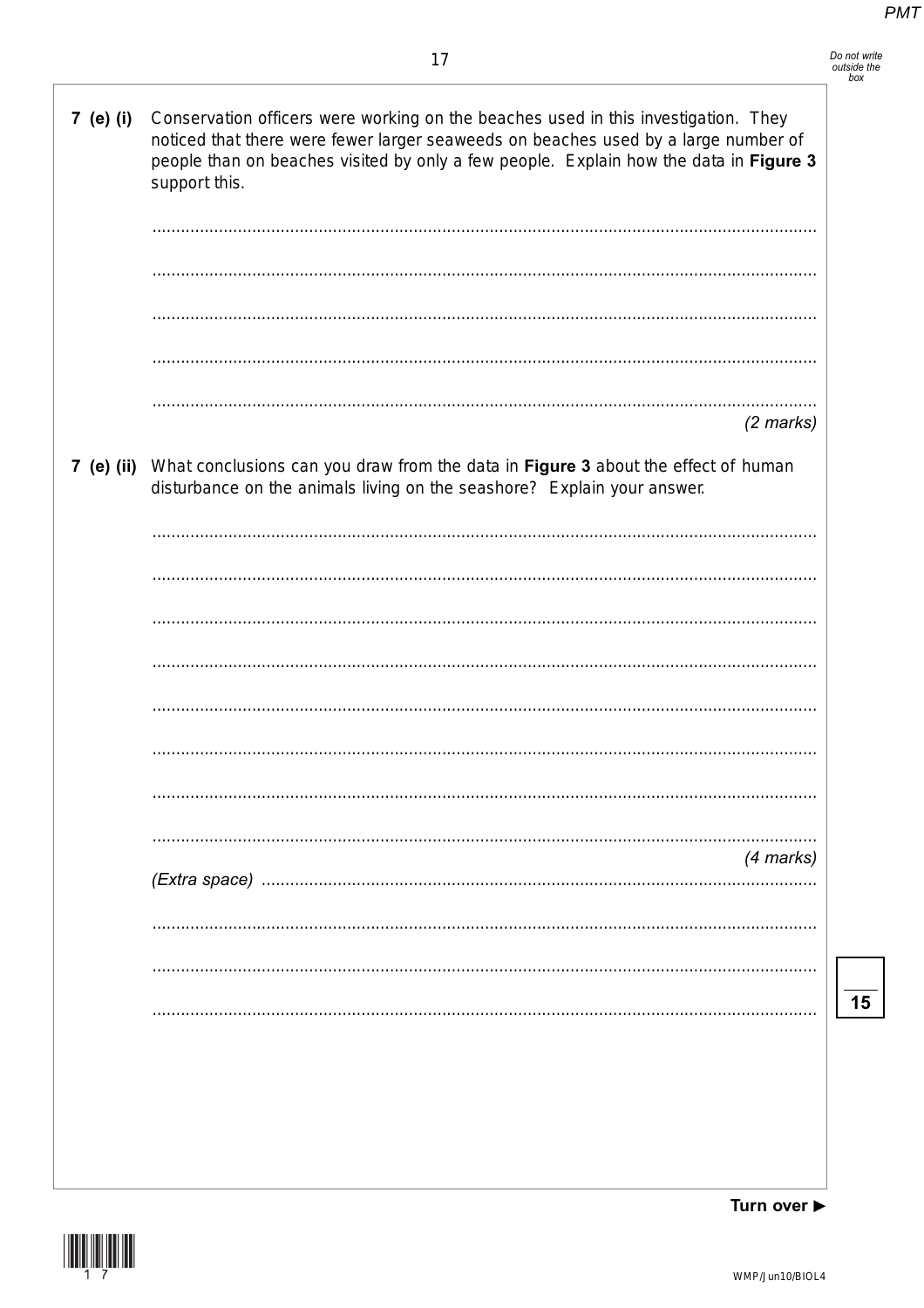| 8(a) | The concentrations of carbon dioxide in the air at different heights above ground in a<br>forest changes over a period of 24 hours. Use your knowledge of photosynthesis to<br>describe these changes and explain why they occur. |
|------|-----------------------------------------------------------------------------------------------------------------------------------------------------------------------------------------------------------------------------------|
|      |                                                                                                                                                                                                                                   |
|      |                                                                                                                                                                                                                                   |
|      |                                                                                                                                                                                                                                   |
|      |                                                                                                                                                                                                                                   |
|      |                                                                                                                                                                                                                                   |
|      |                                                                                                                                                                                                                                   |
|      |                                                                                                                                                                                                                                   |
|      |                                                                                                                                                                                                                                   |
|      |                                                                                                                                                                                                                                   |
|      | .<br>$(5$ marks)                                                                                                                                                                                                                  |
|      |                                                                                                                                                                                                                                   |
|      |                                                                                                                                                                                                                                   |
|      |                                                                                                                                                                                                                                   |
|      |                                                                                                                                                                                                                                   |
|      |                                                                                                                                                                                                                                   |
|      |                                                                                                                                                                                                                                   |
|      |                                                                                                                                                                                                                                   |
|      |                                                                                                                                                                                                                                   |
|      |                                                                                                                                                                                                                                   |
|      |                                                                                                                                                                                                                                   |
|      |                                                                                                                                                                                                                                   |
|      |                                                                                                                                                                                                                                   |
|      |                                                                                                                                                                                                                                   |

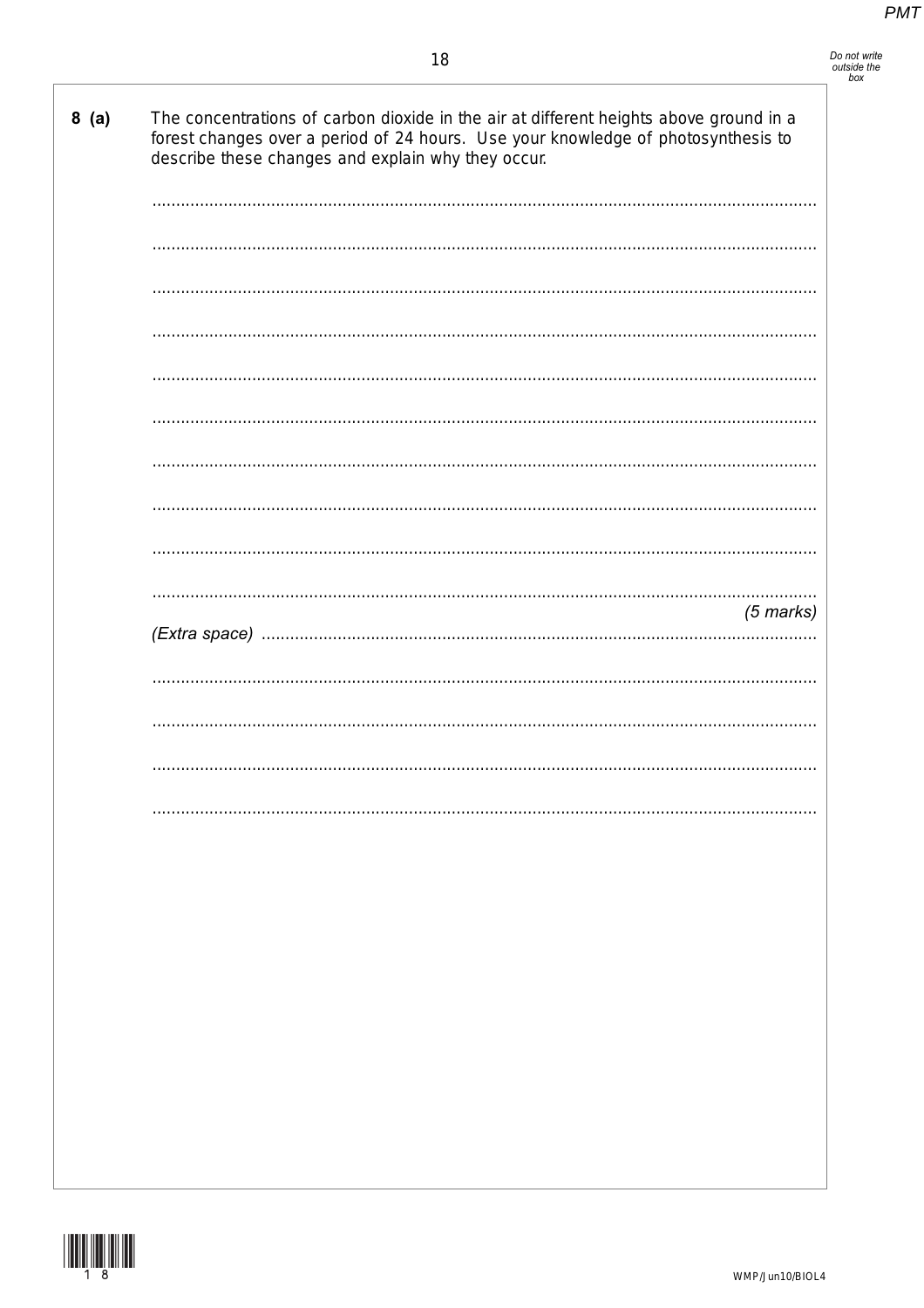# Do not write<br>outside the<br>box

| becomes carbon in triose phosphate. Describe how. |             |
|---------------------------------------------------|-------------|
|                                                   |             |
|                                                   |             |
|                                                   |             |
|                                                   |             |
|                                                   |             |
|                                                   |             |
|                                                   |             |
|                                                   |             |
|                                                   |             |
|                                                   |             |
|                                                   |             |
|                                                   |             |
|                                                   |             |
|                                                   |             |
|                                                   |             |
|                                                   |             |
|                                                   |             |
|                                                   | $(5$ marks) |
|                                                   |             |
|                                                   |             |
|                                                   |             |
|                                                   |             |
|                                                   |             |
|                                                   |             |
|                                                   |             |
|                                                   |             |
|                                                   |             |
| Question 8 continues on the next page             |             |
|                                                   |             |
|                                                   |             |
|                                                   |             |
|                                                   |             |
|                                                   |             |

Turn over ▶